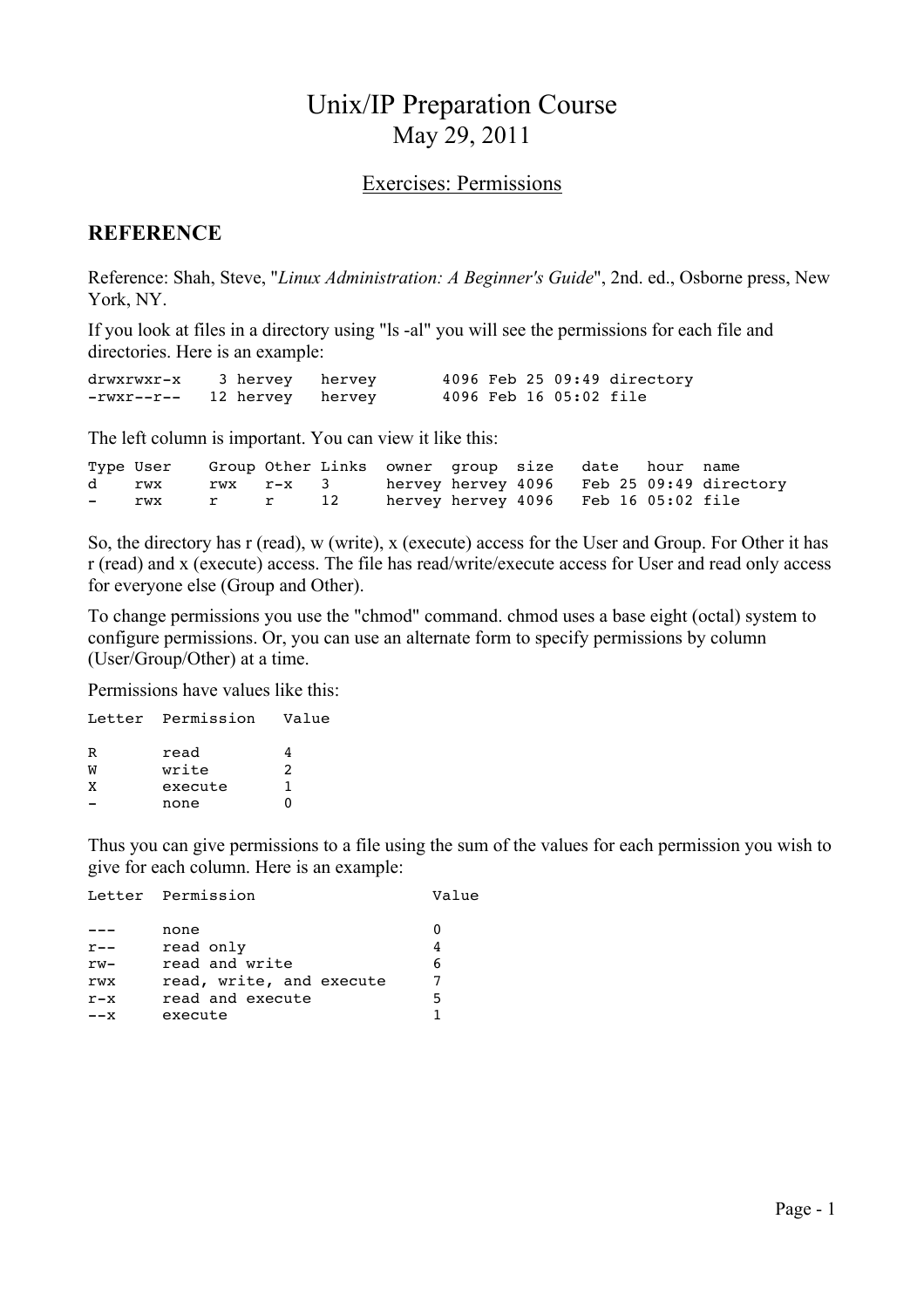This is just one column. Thus, to give all the combinations you have a table like this:

| Permissions Numeric                    | equivalent | Description                                                                                                                               |
|----------------------------------------|------------|-------------------------------------------------------------------------------------------------------------------------------------------|
| $-\texttt{TW}\texttt{---}\texttt{---}$ | 600        | User has read & execute permission.                                                                                                       |
| $-rw-r--r--$                           | 644        | User has read & execute.<br>Group and Other have read permission.                                                                         |
| -rw-rw-rw-                             | 666        | Everyone (User, Group, Other) have read & write<br>permission (dangerous?)                                                                |
| $-rwx---$                              | 700        | User has read, write, & execute permission.                                                                                               |
| $-rwxr-xr-x$ 755                       |            | User has read, write, & execute permission.<br>Rest of the world (Other) has read & execute<br>permission (typical for web pages or 644). |
| -rwxrwxrwx                             | 777        | Everyone has full access (read, write, execute).                                                                                          |
| $-rwx--x--x$ 711                       |            | User has read, write, execute permission.<br>Group and world have execute permission.                                                     |
| $drwx------$                           | 700        | User only has access to this directory.<br>Directories require execute permission to access.                                              |
| drwxr-xr-x                             | 755        | User has full access to directory. Everyone else<br>can see the directory.                                                                |
| drwx--x--x                             | 711        | Everyone can list files in the directory, but Group<br>and Other need to know a filename to do this.                                      |

Note: "Other" is often referred to as "World".

## **1.) CHANGING FILE PERMISSIONS**

If you are logged in as the *root* user please do the following:

# exit

To become a normal user, like *afnog*. Your prompt should change to include a "\$" sign.

 $\mathsf S$ 

Once logged in we'll create a file and set permissions on it in various ways.

\$ cd \$ echo "test file" > working.txt \$ chmod 444 working.txt

In spite of the fact that the file does not have write permission for the owner, the owner can still change the file's permissions so that they can make it possible to write to it. Do you find this to be strange?

\$ chmod 744 working.txt

Or, you can do this by using this form of chmod:

\$ chmod u+w working.txt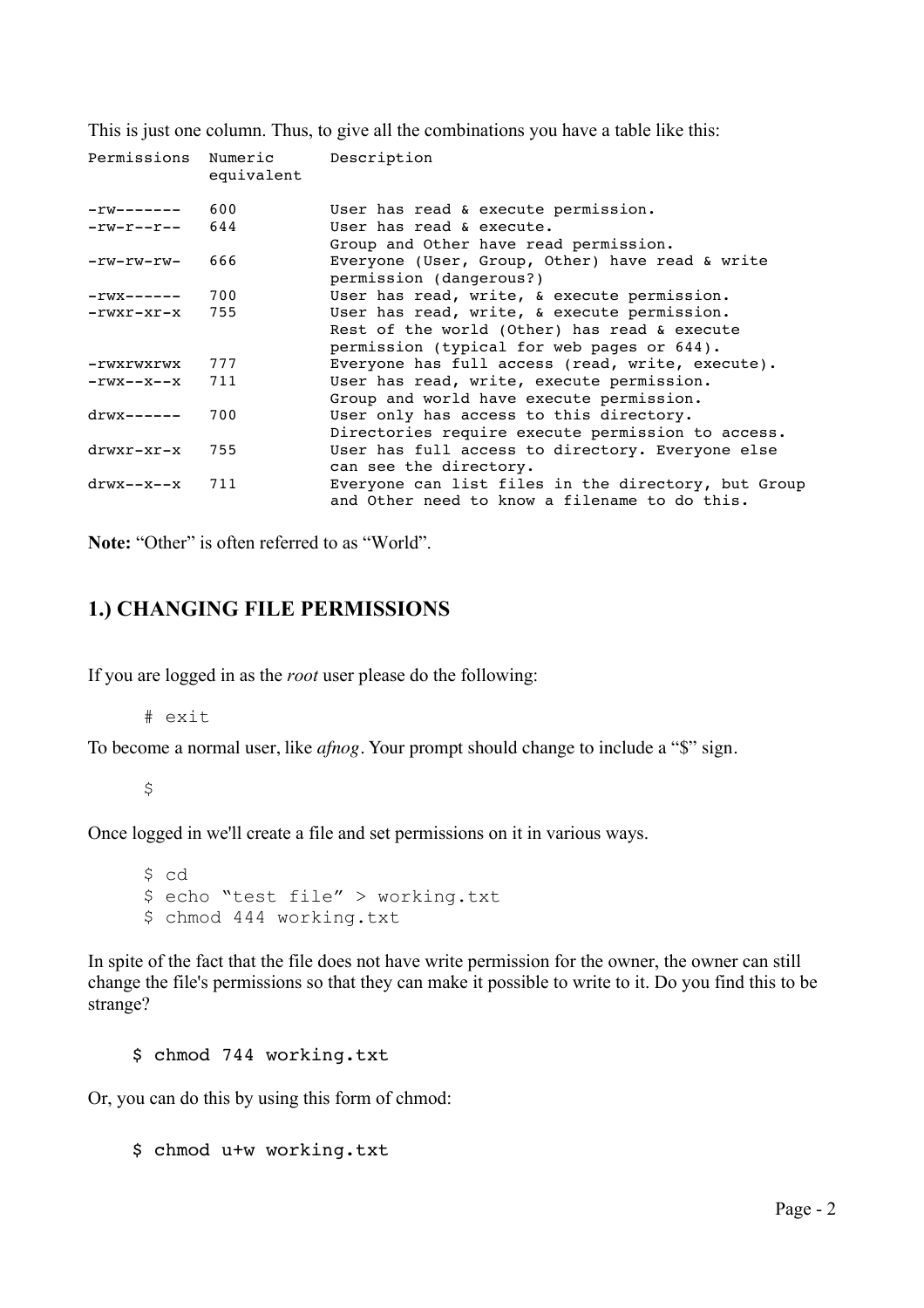To remove the read permission for the User on a file you would do

\$ chmod u-r working.txt

Or, you can do something like:

\$ chmod 344 working.txt

You probably noticed that you can use the "-" (minus) sign to remove permissions from a file. Try reading your file:

\$ cat working.txt

What happened? Uh oh! You can't read your file. Please make the file readable by you:

\$ chmod ??? working.txt

Ask your instructor for help if you don't know what to put in for "???". Or, look at your reference at the start of these exercises to figure this out.

## **2. PROGRAM EXECUTION, PRIVILEGES & SUDO**

As a general user you can see that there is a file called *"master.passwd":*

\$ ls /etc/master.passwd

But, you *cannot* see its contents:

\$ less /etc/master.passwd

As a general user, however, you can see the /etc/master.passwd file if you do the following:

\$ sudo less /etc/master.passwd

What is sudo? Read about it:

\$ man sudo

## **3. CREATE A NEW GROUP**

\$ sudo pw groupadd team1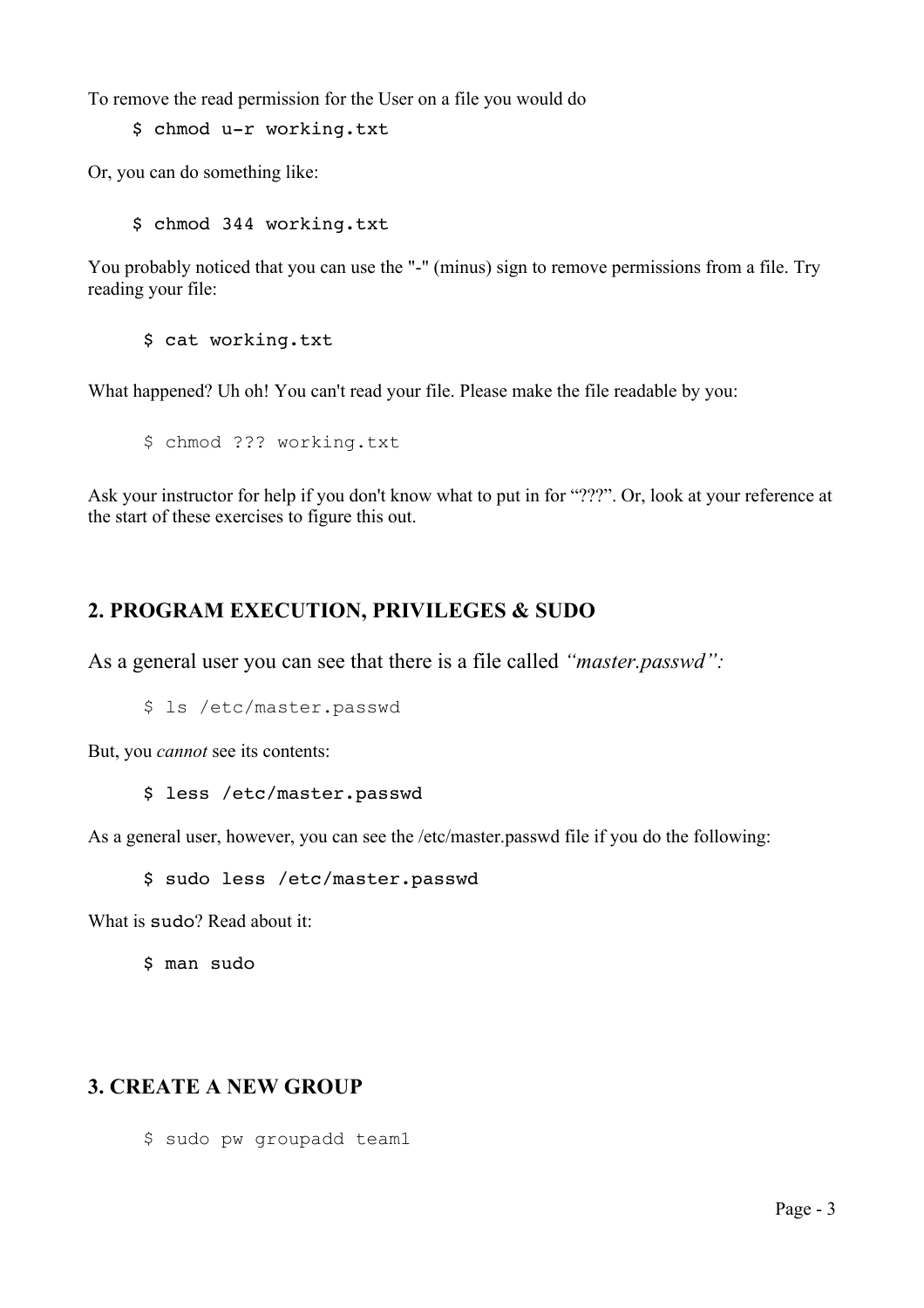Prove that it really exists:

\$ sudo grep team1 /etc/group

Now let's place our *afnog* user in this new group:

\$ groups

You can see that *afnog* is a member of the *wheel* group.

\$ sudo pw usermod afnog -G team1

You won't be able to use your new group until you have logged in and out from your account, or have simulated this process by doing this:

\$ su - afnog

Now try typing:

\$ groups

Using groups like this can be useful for working in teams on a project, giving access to web directories, etc.

#### **4. GIVE GROUP ACCESS TO A FILE**

Do the following:

\$ cd \$ echo "This is our group test file" > group.txt \$ chgrp team1 group.txt

What permissions does the file have now?

\$ ls -l group.txt

You should see something like:

-rw-r--r-- 1 afnog team1 10B May 29 10:14 group.txt

How would you give members of the group team1 read/write access to this file? Before you look below try solving this on your own.

We'll use the numeric chmod functionality.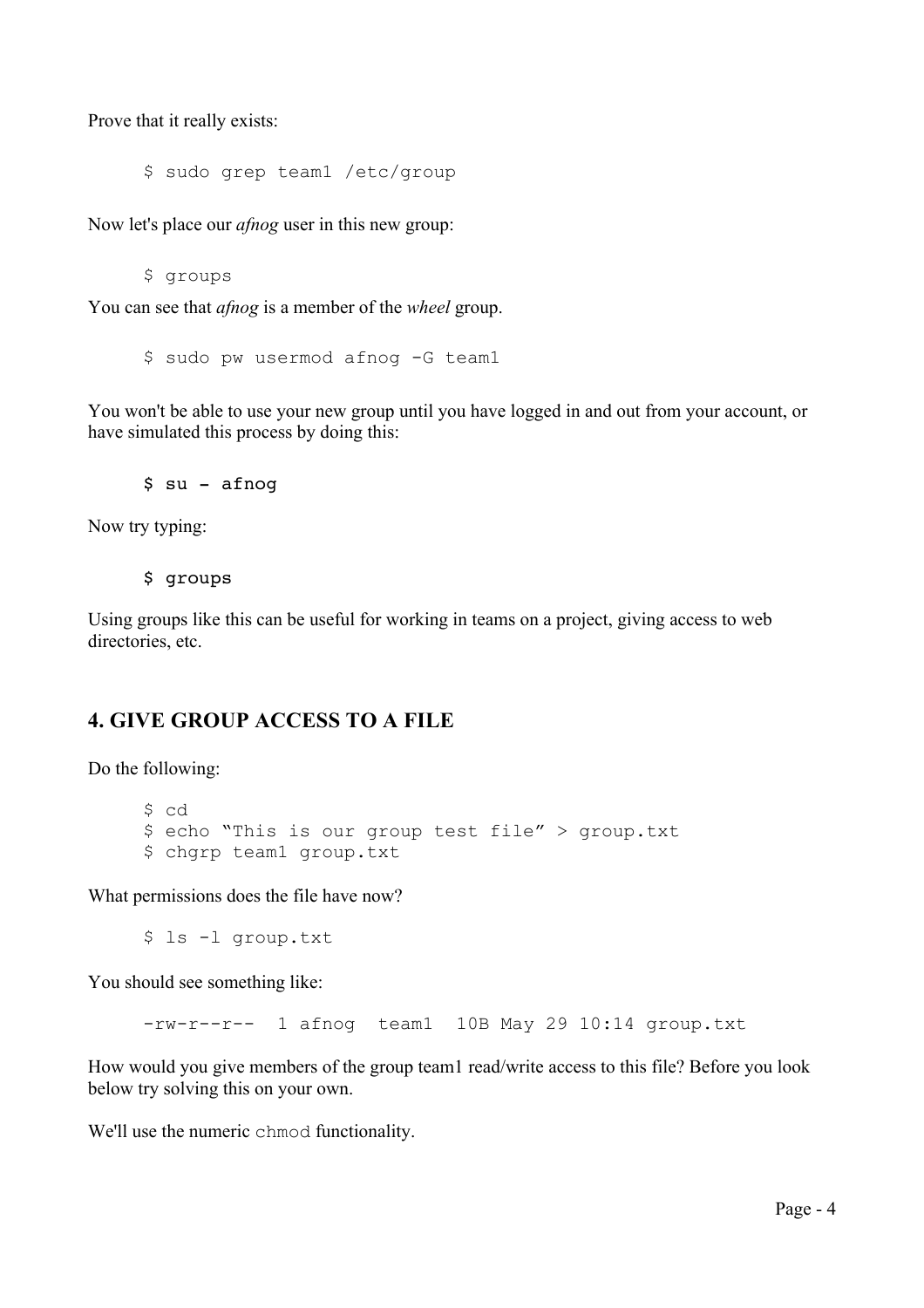\$ chmod 664 group.txt

Alternatively you could have typed:

\$ chmod g+w group.txt

Look at the file's permissions:

\$ ls -l group.txt

You should see something like:

-rw-rw-r-- 1 sysadmin team1 19 Jul 24 10:14 group.txt

### **5. MAKE A FILE EXECUTABLE**

Do this exercise as the *afnog* user.

\$ cd \$ touch hello \$ vi hello

Now add a single line to the file that reads:

echo 'Hello, world!'

Do this by pressing the "i" key to go in to insert mode in vi. Type in the text, then press the ESCape key, and then press ":wq" to write and quit from the file.

At this point let's try to run this file:

\$ ./hello

You'll probably see something like:

bash: ./hello: Permission denied

This implies that the file is not executable. We need to set the file's permission to be executable by our *afnog* user. How would you do this?

\$ chmod 755 hello

would work. Now try running the file:

\$ ./hello

You should see

Hello, world!